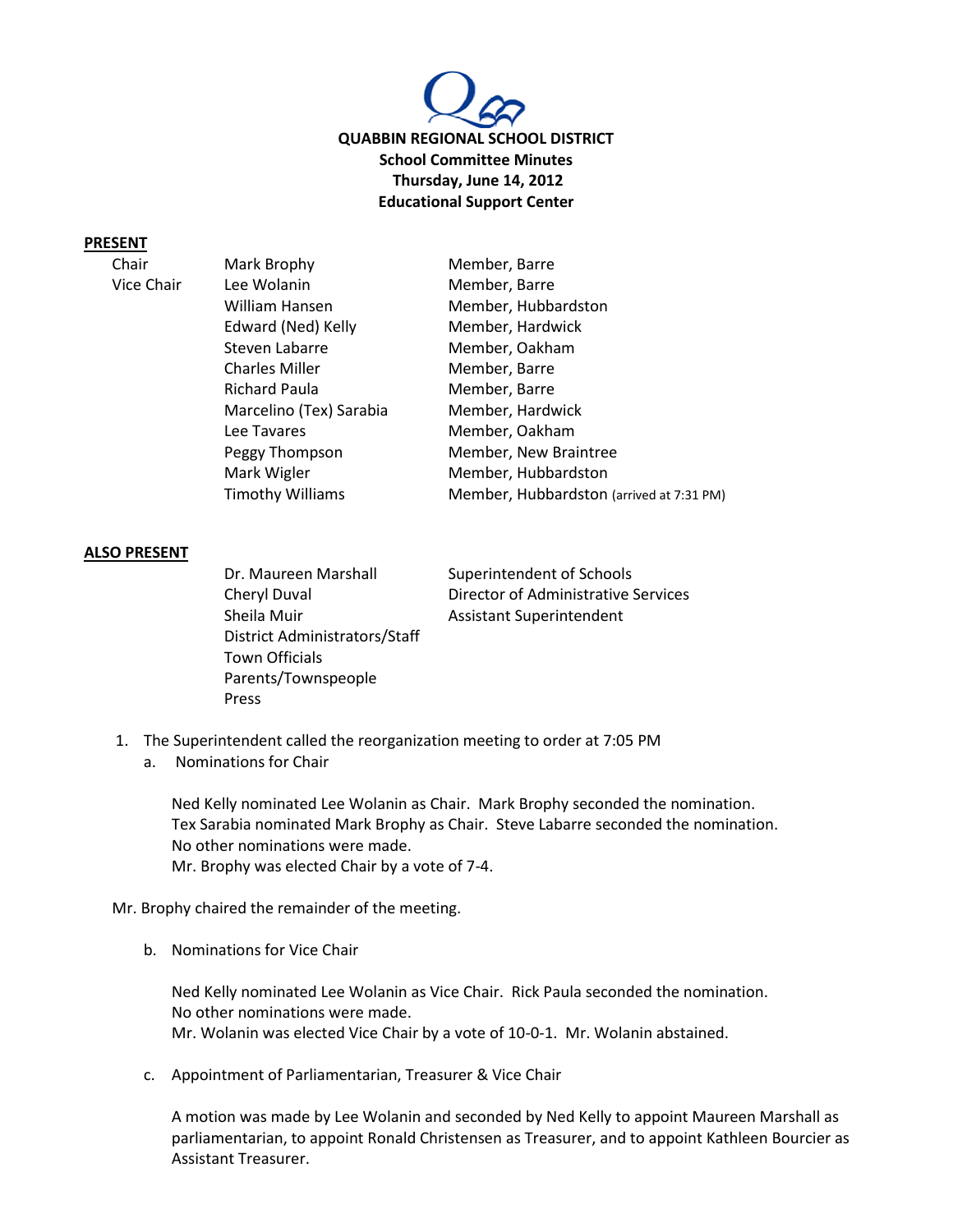The motion passed unanimously.

The reorganizational meeting adjourned at 7:15 PM.

#### **PUBLIC HEARING**

The Chair called the Public Hearing for the Innovation School Program to order at 7:16 PM.

Assistant Superintendent Sheila Muir reviewed a PowerPoint presentation on the proposed Innovation School Plan for the Quabbin Regional School District.

A discussion ensued.

Committee members asked questions regarding the proposed plan and next steps in the Innovative School Implementation Grant.

If the plan is approved, the District can submit an Innovation School Implementation Grant. This money would be used to begin the implement the International Baccalaureate Programme at the Quabbin Regional High School.

The discussion continued. Mr. Miller expressed concern regarding the cost effectiveness of the program. The Superintendent stated that to-date Race-to-the Top grant monies have been used for the training of staff for the IB program.

A motion was made by Lee Wolanin and seconded by Tex Sarabia to approve the Quabbin Regional School District Innovation School Plan.

The motion passed by a vote of 9-2. Mr. Miller and Mr. Tavares voted no.

## 2. **APPROVAL OF MINUTES**

 $\bullet$ A motion was made by Lee Wolanin and seconded by Tex Sarabia to approve the minutes of May 10, 2012.

The motion passed by a vote of 9-0-2. Mr. Hansen and Mr. Tavares abstained.

## **3. ADMINISTRATIVE REPORTS**

- a) Superintendent of Schools
	- Supt. Marshall commended the QRHS Class of 2012, administrators and staff members for a successful graduation ceremony.
	- Chris Nosel, Coordinator of Special Projects, provided an update on the QRHS Internship Program.
- b) Assistant Superintendent No report was given.
- c) Director of Administrative Services
	- Presentation of Warrants Payroll Warrants 23, 24 & 25 and Accounts Payable Warrants 31a, 32a, & 32B were signed by the warrant subcommittee.
	- Authorization to Borrow in Anticipation of Funds FY13

A motion was made by Ned Kelly and seconded by Lee Wolanin to authorize the Quabbin Regional School District Treasurer, acting under the provisions of Massachusetts General Laws, Chapter 71, § 16(g) as amended by Chapter 13, §4 of the Acts of 1972, and with the approval of the Chairman of the District Committee to borrow money from time to time in anticipation of revenue, for the fiscal year beginning July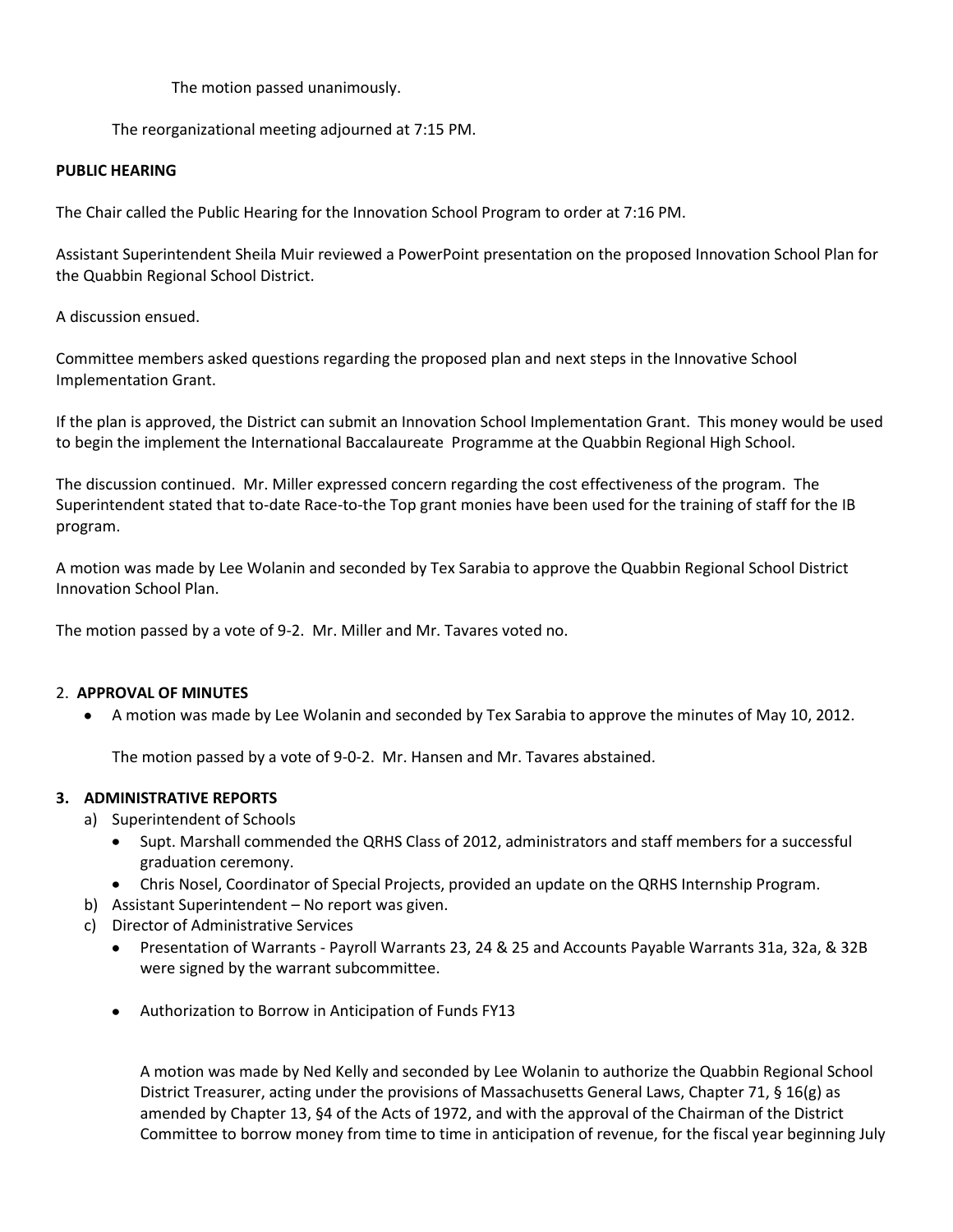1, 2012 and to issue a note or notes therefore, payable within one year, and to renew any note or notes as may be given, for a period of less than one year, in accordance with G.L. Ch. 44, §17.

The motion passed unanimously.

FY12 Budget Transfer Request

A motion was made by Steven Labarre and seconded by Tex Sarabia to authorize the Director of Administrative Services to make transfers necessary to close the Fiscal Year 2012 budget.

The motion passed unanimously.

Early Retirement Incentive Authorization

A motion was made by Richard Paula and seconded by Timothy Williams to authorize the Superintendent of Schools to offer an early retirement incentive to QRSD employees for FY12.

A discussion ensued.

The motion passed unanimously.

d) Teacher Advisory Council – Dot Verheyens-Cudjoe welcomed the new members to the Committee. She reported that the Evaluation Team has been working hard and has successfully negotiated language in compliance with the state's new evaluation instrument.

## 4. **SUBCOMMITTEE REPORTS**

- Administrative Review No report was given.
- $\bullet$  Barre No report was given.
- Budget Mr. Brophy reported that the District waits for the outcome of the remaining town meetings. The District anticipates not having an approved budget by July  $1^{st}$ .
- Central Office Mr. Wolanin reported on the meeting held earlier this evening. Mr. Burnett presented an update on the solar net credit agreement RFQ in the process of development. The Subcommittee is also looking at the use of facilities fee schedule and process.
- Collective Bargaining Mr. Wolanin reported that a bargaining session with the paraprofessionals was held on June  $13<sup>th</sup>$ . A further update will be provided in July.
- Plant & Facilities Mr. Kelly reported that Hardwick Elementary School had a water problem  $\bullet$ (chloroform in water). Testing was conducted. The QRHS atrium roof project is close to completion.
- Policy Review/Reform No report was given.
- $\bullet$  Special Education No report was given.
- Technology Mr. Williams reported on the recent meeting of the Technology Subcommittee. I-Pad options were discussed. The Subcommittee concluded that if individual school committee members want to purchase I-Pads, they could use their stipend money. School Committee qrsd.org email addresses & drop box was created. All documents would be emailed and attachments inserted in drop box. If Committee members wish to receive paper copies of documents, they must notify the School Committee Secretary.
- 5. **UNFINISHED BUSINESS -** No action was taken.
- 6. **PUBLIC COMMENT –** No public comment was made.
- **7. SCHOOL COMMITTEE CONCERNS**